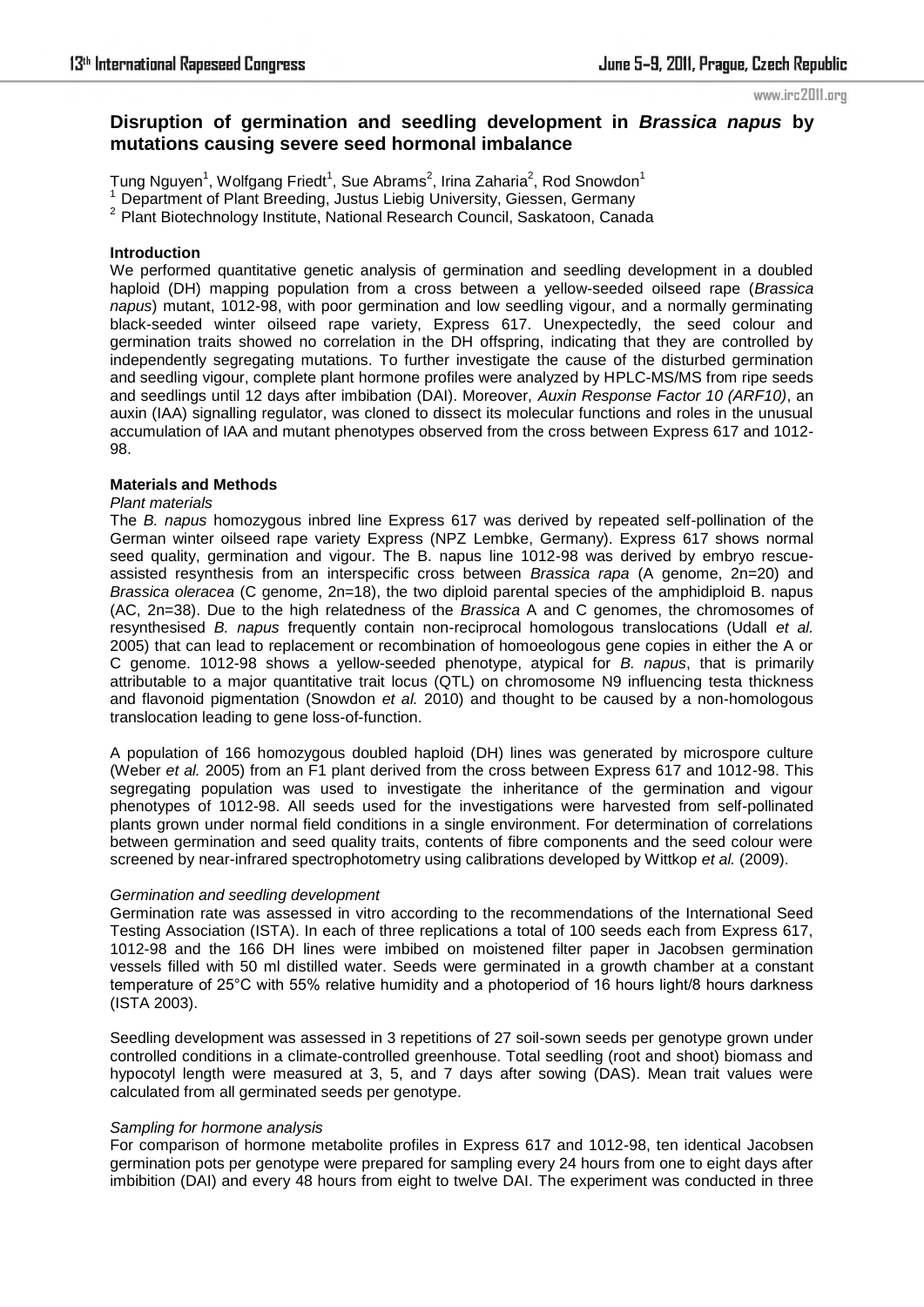www.irc2011.org

replications. A total of 15 seeds/seedlings per genotype per replication were pooled into 15 ml Falcon tubes, immediately immersed in liquid nitrogen and lyophilized for 24 hours.

### **Results and Discussion**

The hormone profile of the mutant parent 1012-98 showed that both IAA and ABA contents were extremely high in the ripe seed and the first 3 DAI as comparing to the Express profile which is critical for transition from germination to post-germination development. Additionally, the catabolic pathways of these hormones occurred at relatively low rate until 3 DAI. In *Arabidopsis*, the *arf17* mutant, an *ARF10* overlapping function gene, is concomitant of high IAA accumulation due to the reduction in amino acid-, sugar-, peptide-linked conjugating pathways (Mallory *et al.*, 2005). The phenotypes observed in these IAA-regulator mutants are ABA hypersensitive which express out by arresting germination and retarding seedling development. In fact, DH lines with the disturbed hormone profiles also exhibited different levels of defective phenotypes e.g. twisted/curled cotyledons, "ostrich"-like seedlings, chlorosis/chlorotic leaves and stunted seedlings (Fig. 1) which are highly similar to mutant *Auxin Response Factors 10* (*ARF10*) seedlings in *A. thaliana* due to ABA hypersensitivity (Liu *et al.*, 2007). These evidences suggest the crosstalk between IAA and ABA in controlling seed germination and seedling establishment which is reviewed in Holdsworth *et al.* (2008).

In *Arabidopsis* the same phenotypes are observed in the miRNA-160 resistant form of *ARF10* involving in auxin signal transduction during many stages of plant growth development. Therefore, the full-length copies of *ARF10* in *Brassica* species (*BnARF10*) was cloned and 13 single nucleotide polymorphisms (SNPs) were detected between Express 617 and 1012-98 parental lines. Importantly, 1012-98 genotype harboured two importantly changed amino acids,  $R_{162}$  and  $L_{333}$  in functional domains (B3-DBD and ARF-Aux/IAA dimerization) which characterized for the *BnARF10* attributes as a transcriptional repressor (Guilfoyle and Hagen, 2007). Additionally, a recombinant allele between A and C genomes named 1012-ro was detected only in 1012-98. Detected SNPs can be served as potential information for marker development in mapping for seed germination and seedling-related traits in *B. napus* in the context of auxin regulation. Furthermore, ABA hypersensitive lines could provide an opportunity to generate hormone-coated seed that germinates normally but whose viability in the soil after harvest is considerably reduced. This might be of interest, for example, to hinder the potential weediness of herbicide-tolerant canola varieties, or to restrict the use of farm-saved seed from homozygous varieties.

# **Figures 1**